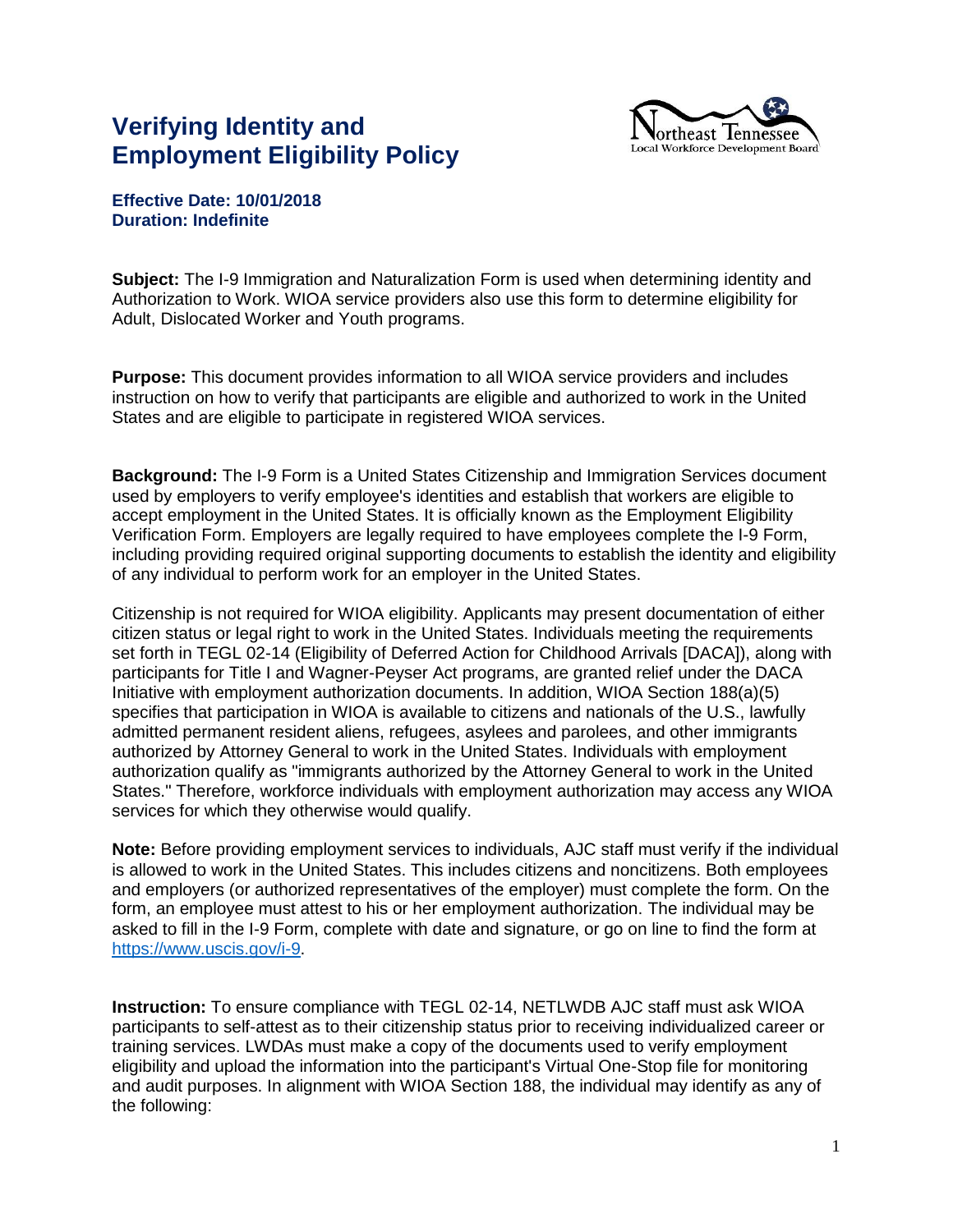- Citizen of the U.S.
- Lawfully admitted permanent resident alien
- Refugee, asylee, or parolee
- Other immigrants authorized by the Attorney General to work in the U.S.
- None of the above

If any individual responds that he/she is a DACA recipient, then AJC staff must ask if they are authorized to work in the US.

- DACA recipients with authorization to work are eligible for all WIOA Title I services. Training services include: On-the-Job training, short term skills upgrade, transitional training services, Work Based Learning, entrepreneur training, apprenticeship, and Incumbent Worker training.
- DACA recipients who are not authorized to work are eligible for basic career services. Basic career services include: eligibility determination, outreach and intake, assessment, LMI services, local performance information, information on support services, information regarding UI benefits, assistance in establishing eligibility for education and financial assistance.

NETLWDB AJC staff may ask the individual to fill in the Employment Eligibility Verification I-9 Form. This document will establish both the identity and employment authorization of the individual. Self-attestation is acceptable as long as the individual self-attests his or her employment authorization on the I-9 Form.

Documentation needed to verify Employment Authorizations includes:

- A U.S. passport or U.S. Passport Card
- A Permanent Resident Card or Alien Registration Receipt Card (1-551 Form)
- Foreign passport that contains a temporary 1-551 stamp or temporary 1-551 printed notation on a machine-readable immigrant visa
- Employment Authorization Document that contains a photograph (1-766 Form)

U.S. Citizenship and Immigration Services, through the Department of Homeland Security, issued an updated, amended I-9 Form for "Employment Eligibility Verification." This updated I-9 Form contains a list of acceptable identity and employment authorization documents that reflect current regulations. As of January 23, 2017, the amended I-9 Form is the only valid version used for identity and employment verification for employment purposes (see attachment). To ensure that WIOA program participants referred for employment purposes have valid identification, it is important that AJCs use the updated list "A" documents.

NETLWDB AJC staff will use the instructions and information on this subject and the additional information provided online on February 3, 2017 at<https://www/uscis.gov/i-9> including all approved I-9 forms.